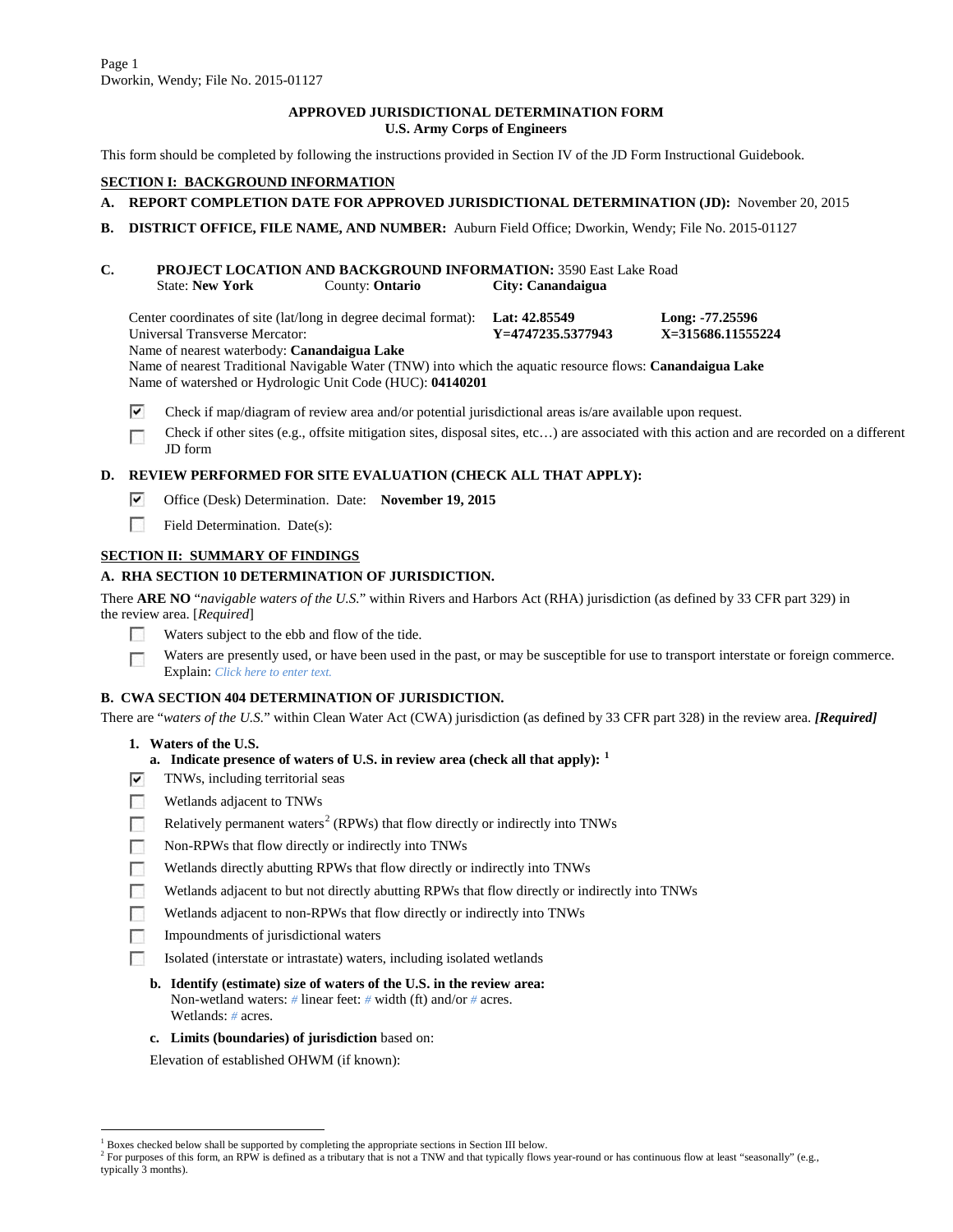- **2. Non-regulated waters/wetlands (check if applicable): [3](#page-1-0)**
- Potentially jurisdictional waters and/or wetlands were assessed within the review area and determined to be not jurisdictional.  $\overline{\phantom{a}}$ Explain: *Click here to enter text.*

#### **SECTION III: CWA ANALYSIS**

#### **A. TNWs AND WETLANDS ADJACENT TO TNWs**

**The agencies will assert jurisdiction over TNWs and wetlands adjacent to TNWs. If the aquatic resource is a TNW, complete Section III.A.1 and Section III.D.1. only; if the aquatic resource is a wetland adjacent to a TNW, complete Sections III.A.1 and 2 and Section III.D.1.; otherwise, see Section III.B below**.

**1. TNW** 

Identify TNW: Canandaigua Lake

Summarize rationale supporting determination:

- 1. The physical characteristics, including its depth and size, indicate that the waterbody has the capacity to be navigated by watercraft.
	- i. Canandaigua Lake is 688 feet above sea level, 15.5 miles long, 1 mile wide (average) and a maximum depth of 276 feet.
	- ii. Canandaigua Lake is the third largest of the glacial formed Finger Lakes.
	- iii. The shoreline is relatively straight and flat. Canandaigua Lake's substantial length, width and depth provide adequate capacity to be navigated by watercraft.
- 2. The waterbody is currently used for activities involving navigation and interstate commerce, such as recreational commercial navigation.
	- i. Canandaigua Lake currently serves as a recreational lake for those interested in boating, fishing swimming, etc. Recreational boats that can navigate the lake range from canoes to small/medium power and sail boats. The lake's depth and width allow easy navigation for boats from the southern to the northern part of the lake.
	- ii. There are no natural or man-made barriers throughout the lake that could impede navigation.
	- iii. Several public boat launches provide easy access for water related recreation.
	- iv. Numerous private boat docks exist along the lake.
	- v. Several marinas and the public parks are located along the lake shoreline.
	- vi. The New York State High Tor Wildlife Management area is located at the southern end of the lake.
	- vii. In 2007, the New York State Department of Environmental Conservation stocked Brown Trout and Lake Trout which attract local and out-of-state anglers.
	- viii. Canandaigua Lake provides water to the New York State Erie Canal via a feeder canal/Canandaigua Outlet at the northern end.

Conclusion: Collectively, the above discussed factors demonstrate that Canandaigua Lake is navigable-in-fact, resulting in its designation as a TNW for purposes of CWA jurisdictional determinations and currently used in interstate or foreign commerce associated with commercial recreational navigation activities. This determination establishes Corps jurisdiction over this water body as a TNW under Section 404 of the Clean Water Act, pursuant to 33 C.F.R. Part 328.3(a)(1).

#### **2. Wetland adjacent to TNW**

Summarize rationale supporting conclusion that wetland is "adjacent":

### **B. CHARACTERISTICS OF TRIBUTARY (THAT IS NOT A TNW) AND ITS ADJACENT WETLANDS (IF ANY):**

**This section summarizes information regarding characteristics of the tributary and its adjacent wetlands, if any, and it helps determine whether or not the standards for jurisdiction established under Rapanos have been met.** 

**The agencies will assert jurisdiction over non-navigable tributaries of TNWs where the tributaries are "relatively permanent waters" (RPWs), i.e. tributaries that typically flow year-round or have continuous flow at least seasonally (e.g., typically 3 months). A wetland that directly abuts an RPW is also jurisdictional. If the aquatic resource is not a TNW, but has year-round (perennial) flow, skip to Section III.D.2. If the aquatic resource is a wetland directly abutting a tributary with perennial flow, skip to Section III.D.4.**

**A wetland that is adjacent to but that does not directly abut an RPW requires a significant nexus evaluation. Corps districts and EPA regions will include in the record any available information that documents the existence of a** 

<span id="page-1-0"></span><sup>&</sup>lt;sup>3</sup> Supporting documentation is presented in Section III.F.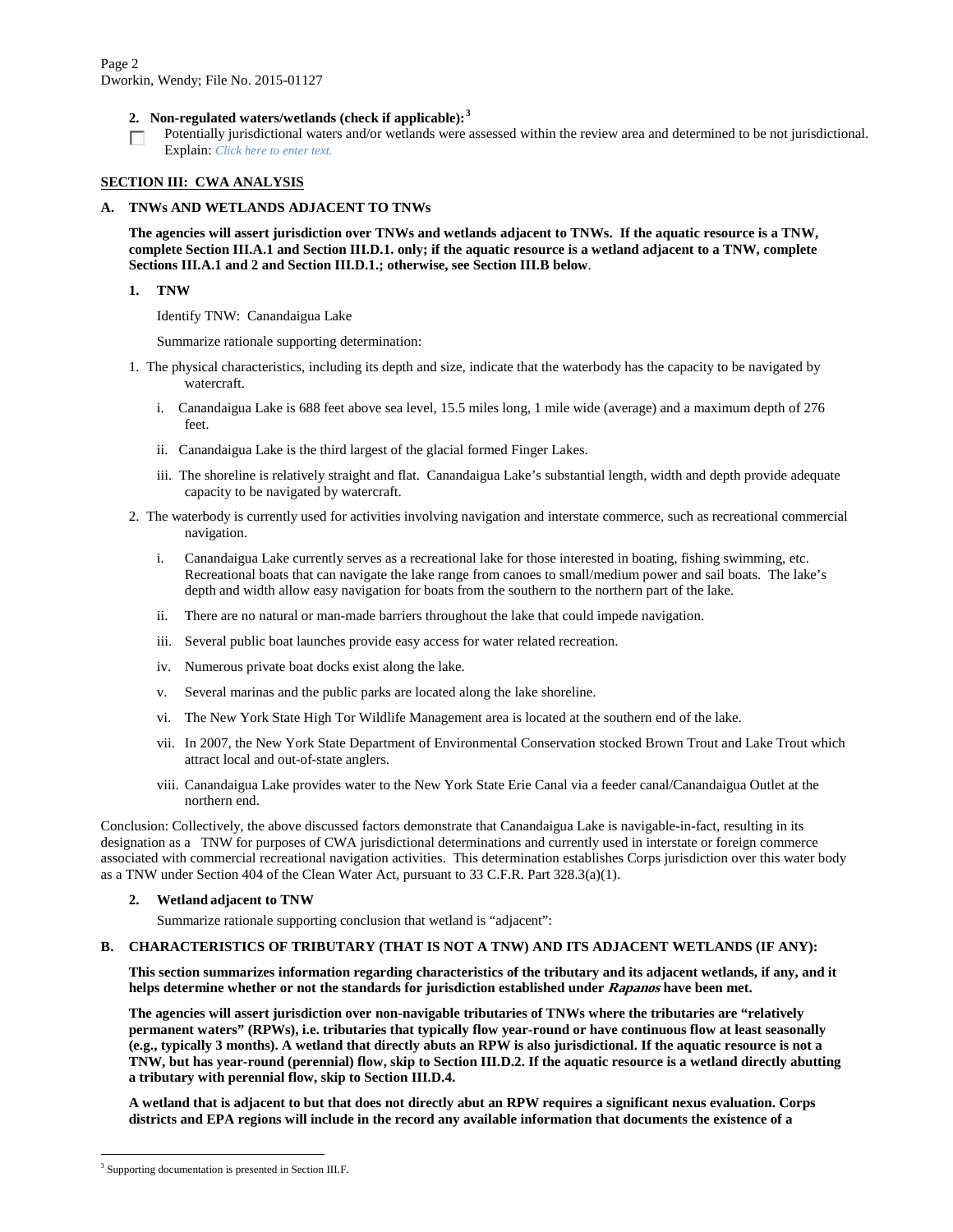**significant nexus between a relatively permanent tributary that is not perennial (and its adjacent wetlands if any) and a traditional navigable water, even though a significant nexus finding is not required as a matter of law.**

**If the waterbody[4](#page-2-0) is not an RPW, or a wetland directly abutting an RPW, a JD will require additional data to determine if the waterbody has a significant nexus with a TNW. If the tributary has adjacent wetlands, the significant nexus evaluation must consider the tributary in combination with all of its adjacent wetlands. This significant nexus evaluation that combines, for analytical purposes, the tributary and all of its adjacent wetlands is used whether the review area identified in the JD request is the tributary, or its adjacent wetlands, or both. If the JD covers a tributary with adjacent wetlands, complete Section III.B.1 for the tributary, Section III.B.2 for any onsite wetlands, and Section III.B.3 for all wetlands adjacent to that tributary, both onsite and offsite. The determination whether a significant nexus exists is determined in Section III.C below.**

- **1. Characteristics of non-TNWs that flow directly or indirectly into TNW**
	- **(i) General Area Conditions:** Watershed size: *# Choose an item.* Drainage area: *# Choose an item.* Average annual rainfall: *#* inches Average annual snowfall: *#* inches

#### **(ii) Physical Characteristics:**

- (a) Relationship with TNW:
	- Tributary flows directly into TNW.
	- m. Tributary flows through *Choose an item.* tributaries before entering TNW.

| Project waters are <i>Choose an item</i> , river miles from TNW.                      |
|---------------------------------------------------------------------------------------|
| Project waters are <i>Choose an item</i> , river miles from RPW.                      |
| Project waters are <i>Choose an item.</i> aerial (straight) miles from TNW.           |
| Project waters are <i>Choose an item.</i> aerial (straight) miles from RPW.           |
| Project waters cross or serve as state boundaries. Explain: Click here to enter text. |
| <b>Identify flow route to TNW<sup>5</sup>:</b> Click here to enter text.              |
| Tributary stream order, if known: Click here to enter text.                           |

(b) General Tributary Characteristics (check all that apply)

| (b)                                                                                                                                                                                                                         | General Tributary Characteristics (check all that apply): |                                                                                            |         |        |                                                                                                                                                                                                                                                               |  |                                                                                                           |
|-----------------------------------------------------------------------------------------------------------------------------------------------------------------------------------------------------------------------------|-----------------------------------------------------------|--------------------------------------------------------------------------------------------|---------|--------|---------------------------------------------------------------------------------------------------------------------------------------------------------------------------------------------------------------------------------------------------------------|--|-----------------------------------------------------------------------------------------------------------|
|                                                                                                                                                                                                                             | <b>Tributary</b> is:                                      |                                                                                            | Natural |        |                                                                                                                                                                                                                                                               |  |                                                                                                           |
|                                                                                                                                                                                                                             |                                                           |                                                                                            |         |        | Artificial (man-made). Explain: Click here to enter text.                                                                                                                                                                                                     |  |                                                                                                           |
|                                                                                                                                                                                                                             |                                                           |                                                                                            |         |        | Manipulated (man-altered). Explain: Click here to enter text.                                                                                                                                                                                                 |  |                                                                                                           |
| Tributary properties with respect to top of bank (estimate):<br>Average width: # feet<br>Average depth: $#$ feet<br>Average side slopes: Choose an item.<br>Primary tributary substrate composition (check all that apply): |                                                           |                                                                                            |         |        |                                                                                                                                                                                                                                                               |  |                                                                                                           |
|                                                                                                                                                                                                                             |                                                           | <b>Silts</b>                                                                               |         | Sands  |                                                                                                                                                                                                                                                               |  | Concrete                                                                                                  |
|                                                                                                                                                                                                                             |                                                           | Cobbles                                                                                    |         | Gravel |                                                                                                                                                                                                                                                               |  | Muck                                                                                                      |
|                                                                                                                                                                                                                             |                                                           | Bedrock                                                                                    |         |        | Vegetation. Type/% cover: Click here to enter text.                                                                                                                                                                                                           |  |                                                                                                           |
|                                                                                                                                                                                                                             |                                                           | Other. Explain: Click here to enter text.                                                  |         |        |                                                                                                                                                                                                                                                               |  |                                                                                                           |
|                                                                                                                                                                                                                             |                                                           | Tributary geometry: Choose an item.<br>Tributary gradient (approximate average slope): #%  |         |        | Presence of run/riffle/pool complexes. Explain: Click here to enter text.                                                                                                                                                                                     |  | Tributary condition/stability [e.g., highly eroding, sloughing banks]. Explain: Click here to enter text. |
| (c)                                                                                                                                                                                                                         | Flow:                                                     | Tributary provides for: Choose an item.<br>Describe flow regime: Click here to enter text. |         |        | Estimate average number of flow events in review area/year: Choose an item.<br>Other information on duration and volume: Click here to enter text.<br><b>Surface flow is:</b> <i>Choose an item.</i> <b>Characteristics:</b> <i>Click here to enter text.</i> |  |                                                                                                           |

Subsurface flow: *Choose an item.* Explain findings: *Click here to enter text.*

Dye (or other) test performed:

<span id="page-2-1"></span><span id="page-2-0"></span> $4$  Note that the Instructional Guidebook contains additional information regarding swales, ditches, washes, and erosional features generally and in the arid West.<br><sup>5</sup> Flow route can be described by identifying, e.g., tri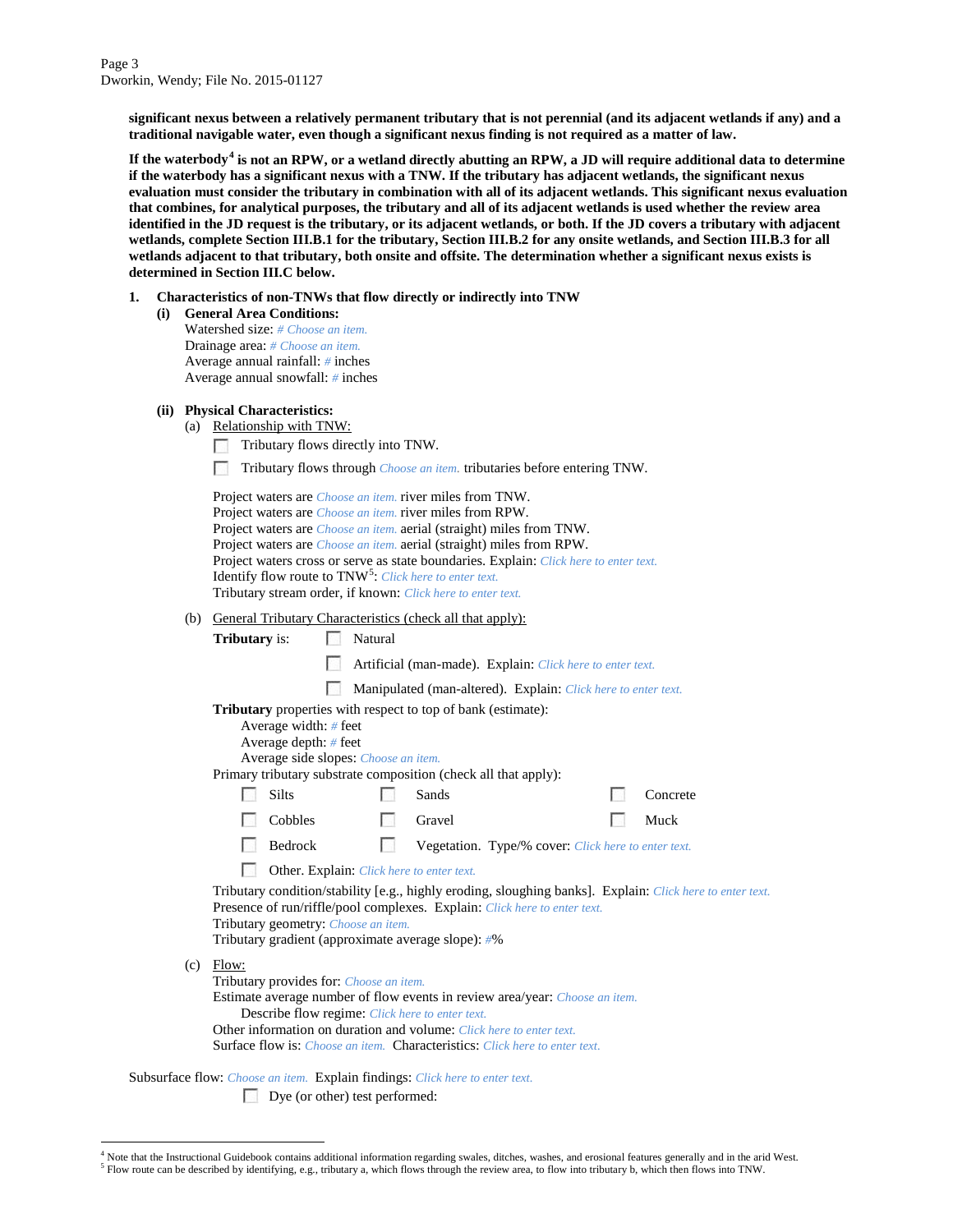| Tributary has (check all that apply):                                                                                |                                                                                                                  |  |  |  |  |  |
|----------------------------------------------------------------------------------------------------------------------|------------------------------------------------------------------------------------------------------------------|--|--|--|--|--|
| Bed and banks                                                                                                        |                                                                                                                  |  |  |  |  |  |
| OHWM <sup>6</sup> (check all indicators that apply):                                                                 |                                                                                                                  |  |  |  |  |  |
| clear, natural line impressed on the bank                                                                            | the presence of litter and debris                                                                                |  |  |  |  |  |
| changes in the character of soil                                                                                     | destruction of terrestrial vegetation                                                                            |  |  |  |  |  |
| shelving                                                                                                             | the presence of wrack line                                                                                       |  |  |  |  |  |
| vegetation matted down, bent, or absent                                                                              | sediment sorting                                                                                                 |  |  |  |  |  |
| leaf litter disturbed or washed away                                                                                 | scour                                                                                                            |  |  |  |  |  |
| sediment deposition                                                                                                  | multiple observed or predicted flow events                                                                       |  |  |  |  |  |
| water staining                                                                                                       | abrupt change in plant community Click here to enter text.                                                       |  |  |  |  |  |
|                                                                                                                      | If factors other than the OHWM were used to determine lateral extent of CWA jurisdiction (check all that apply): |  |  |  |  |  |
| Mean High Water Mark indicated by:<br>High Tide Line indicated by:                                                   |                                                                                                                  |  |  |  |  |  |
| oil or scum line along shore objects                                                                                 | survey to available datum;                                                                                       |  |  |  |  |  |
| fine shell or debris deposits (foreshore)                                                                            | physical markings;                                                                                               |  |  |  |  |  |
| physical markings/characteristics                                                                                    | vegetation lines/changes in vegetation types.                                                                    |  |  |  |  |  |
| tidal gauges                                                                                                         |                                                                                                                  |  |  |  |  |  |
| other (list). Click here to enter text.                                                                              |                                                                                                                  |  |  |  |  |  |
| emical Characteristics:                                                                                              |                                                                                                                  |  |  |  |  |  |
| racterize tributary (e g water color is clear discolored oily film; water quality; general watershed characteristics |                                                                                                                  |  |  |  |  |  |

## (iii) Che

|                                                   | Characterize tributary (e.g., water color is clear, discolored, oily film; water quality; general watershed characteristics, |
|---------------------------------------------------|------------------------------------------------------------------------------------------------------------------------------|
| etc.). Explain: <i>Click here to enter text</i> . |                                                                                                                              |
| Identify encoific pollutents if known:            |                                                                                                                              |

Identify specific pollutants, if known:

## **(iv) Biological Characteristics. Channel supports (check all that apply):**

- Riparian corridor. Characteristics (type, average width): *Click here to enter text.*
- Wetland fringe. Characteristics: *Click here to enter text.*
- **Habitat for:** 
	- Federally Listed species. Explain findings: *Click here to enter text*.
	- Fish/spawn areas. Explain findings: *Click here to enter text.*
	- Other environmentally-sensitive species. Explain findings: *Click here to enter text.*
	- Aquatic/wildlife diversity. Explain findings: *Click here to enter text.*

#### **2. Characteristics of wetlands adjacent to non-TNW that flow directly or indirectly into TNW**

#### **(i) Physical Characteristics:**

- (a) General Wetland Characteristics:
	- Properties: Wetland size: *#* acres Wetland type. Explain: *Click here to enter text.* Wetland quality. Explain: *Click here to enter text.*
	- Project wetlands cross or serve as state boundaries. Explain: *Click here to enter text.*
- (b) General Flow Relationship with Non-TNW:

```
Flow is: Choose an item. Explain: Click here to enter text.
```
Surface flow is: *Choose an item.* Characteristics: *Click here to enter text.*

## Subsurface flow: *Choose an item.* Explain findings: *Click here to enter text.*

Dye (or other) test performed: *Click here to enter text.*

<span id="page-3-0"></span> <sup>6</sup> <sup>6</sup>A natural or man-made discontinuity in the OHWM does not necessarily sever jurisdiction (e.g., where the stream temporarily flows underground, or where the OHWM has been removed by development or agricultural practices). Where there is a break in the OHWM that is unrelated to the waterbody's flow regime (e.g., flow over a rock outcrop or through a culvert), the agencies will look for indicators of flow above and below the break.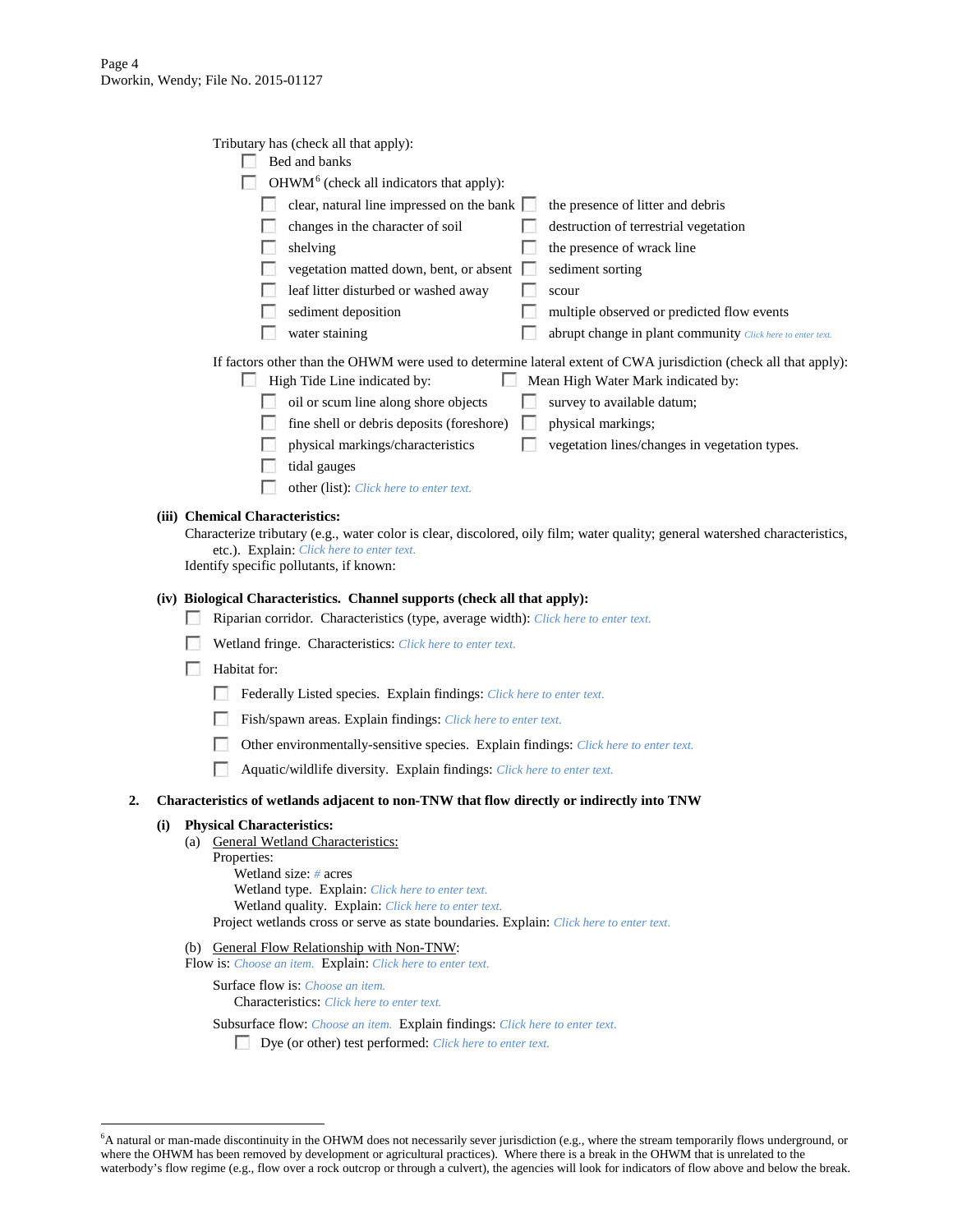(c) Wetland Adjacency Determination with Non-TNW:

|  |  | Directly abutting |
|--|--|-------------------|
|--|--|-------------------|

- $\sim$ Not directly abutting
	- $\overline{a}$ Discrete wetland hydrologic connection. Explain: *Click here to enter text.*
	- п Ecological connection. Explain: *Click here to enter text.*
	- $\sim$ Separated by berm/barrier. Explain: *Click here to enter text.*
- (d) Proximity (Relationship) to TNW Project wetlands are *Choose an item.* river miles from TNW. Project waters are *Choose an item.* aerial (straight) miles from TNW. Flow is from: *Choose an item.* Estimate approximate location of wetland as within the *Choose an item.* floodplain.

#### **(ii) Chemical Characteristics:**

Characterize wetland system (e.g., water color is clear, brown, oil film on surface; water quality; general watershed characteristics; etc.). Explain: *Click here to enter text.* Identify specific pollutants, if known: *Click here to enter text.*

#### **(iii) Biological Characteristics. Wetland supports (check all that apply):**

- **For** Riparian buffer. Characteristics (type, average width): *Click here to enter text.*
- П Vegetation type/percent cover. Explain: *Click here to enter text.*
- $\sim$ Habitat for:
- г Federally Listed species. Explain findings: *Click here to enter text.*
- П Fish/spawn areas. Explain findings: *Click here to enter text.*
- $\mathcal{L}_{\mathcal{A}}$ Other environmentally-sensitive species. Explain findings: *Click here to enter text.*
- П Aquatic/wildlife diversity. Explain findings: *Click here to enter text.*

#### **3. Characteristics of all wetlands adjacent to the tributary (if any)**

All wetland(s) being considered in the cumulative analysis: *Choose an item.* Approximately (*#*) acres in total are being considered in the cumulative analysis. For each wetland, specify the following:

| Directly abuts? $(Y/N)$ | Size (in acres) | Directly abuts? $(Y/N)$ | Size (in acres) |
|-------------------------|-----------------|-------------------------|-----------------|
|-------------------------|-----------------|-------------------------|-----------------|

Summarize overall biological, chemical and physical functions being performed: *Click here to enter text.*

#### **C. SIGNIFICANT NEXUS DETERMINATION**

**A significant nexus analysis will assess the flow characteristics and functions of the tributary itself and the functions performed by any wetlands adjacent to the tributary to determine if they significantly affect the chemical, physical, and biological integrity of a TNW. For each of the following situations, a significant nexus exists if the tributary, in combination with all of its adjacent wetlands, has more than a speculative or insubstantial effect on the chemical, physical and/or biological integrity of a TNW. Considerations when evaluating significant nexus include, but are not limited to the volume, duration, and frequency of the flow of water in the tributary and its proximity to a TNW, and the functions performed by the tributary and all its adjacent wetlands. It is not appropriate to determine significant nexus based solely on any specific threshold of distance (e.g. between a tributary and its adjacent wetland or between a tributary and the TNW). Similarly, the fact an adjacent wetland lies within or outside of a floodplain is not solely determinative of significant nexus.** 

#### **Draw connections between the features documented and the effects on the TNW, as identified in the** *Rapanos* **Guidance and discussed in the Instructional Guidebook. Factors to consider include, for example:**

- Does the tributary, in combination with its adjacent wetlands (if any), have the capacity to carry pollutants or flood waters to TNWs, or to reduce the amount of pollutants or flood waters reaching a TNW?
- Does the tributary, in combination with its adjacent wetlands (if any), provide habitat and lifecycle support functions for fish and other species, such as feeding, nesting, spawning, or rearing young for species that are present in the TNW?
- Does the tributary, in combination with its adjacent wetlands (if any), have the capacity to transfer nutrients and organic carbon that support downstream foodwebs?
- Does the tributary, in combination with its adjacent wetlands (if any), have other relationships to the physical, chemical, or biological integrity of the TNW?

#### *Note: the above list of considerations is not inclusive and other functions observed or known to occur should be documented below:*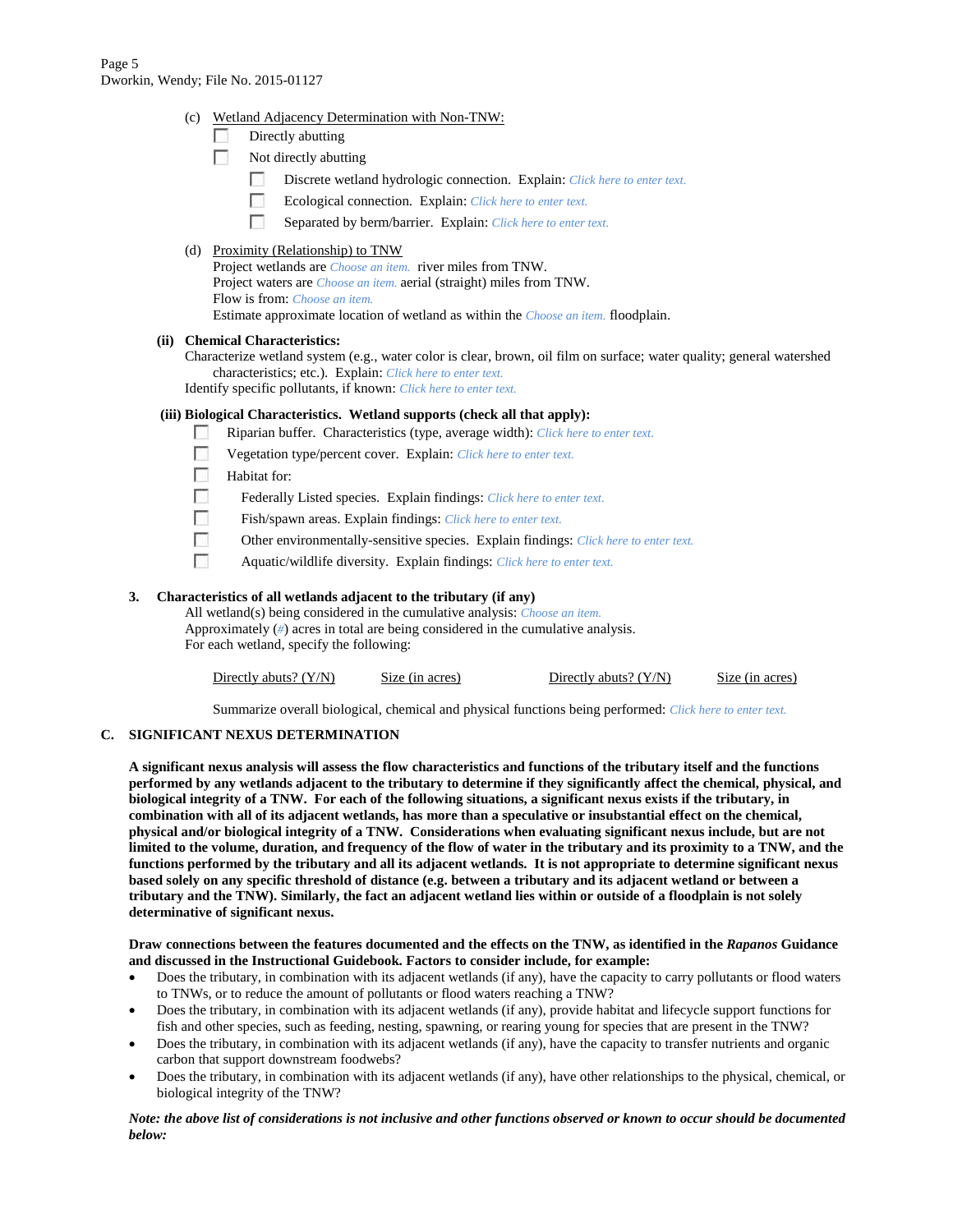- **1. Significant nexus findings for non-RPW that has no adjacent wetlands and flows directly or indirectly into TNWs.**  Explain findings of presence or absence of significant nexus below, based on the tributary itself, then go to Section III.D: *Click here to enter text.*
- **2. Significant nexus findings for non-RPW and its adjacent wetlands, where the non-RPW flows directly or indirectly into TNWs.** Explain findings of presence or absence of significant nexus below, based on the tributary in combination with all of its adjacent wetlands, then go to Section III.D: *Click here to enter text.*
- **3. Significant nexus findings for wetlands adjacent to an RPW but that do not directly abut the RPW.** Explain findings of presence or absence of significant nexus below, based on the tributary in combination with all of its adjacent wetlands, then go to Section III.D: *Click here to enter text.*

## **D. DETERMINATIONS OF JURISDICTIONAL FINDINGS. THE SUBJECT WATERS/WETLANDS ARE (CHECK ALL THAT APPLY):**

- **1. TNWs and Adjacent Wetlands.** Check all that apply and provide size estimates in review area:
	- TNWs: *#* linear feet *#* width (ft), Or, *#* acres.
	- **Wetlands adjacent to TNWs: # acres.**

## **2. RPWs that flow directly or indirectly into TNWs.**

- Tributaries of TNWs where tributaries typically flow year-round are jurisdictional. Provide data and rationale indicating that tributary is perennial: *Click here to enter text.*.
- Tributaries of TNW where tributaries have continuous flow "seasonally" (e.g., typically three months each year) are jurisdictional. Data supporting this conclusion is provided at Section III.B. Provide rationale indicating that tributary flows seasonally: *Click here to enter text.*.

Provide estimates for jurisdictional waters in the review area (check all that apply):

- Tributary waters: *#* linear feet *#* width (ft).
- **Other non-wetland waters: # acres.**

Identify type(s) of waters: *Click here to enter text.*

## **3. Non-RPWs[7](#page-5-0) that flow directly or indirectly into TNWs.**

Waterbody that is not a TNW or an RPW, but flows directly or indirectly into a TNW, and it has a significant nexus with a  $\sim$ TNW is jurisdictional. Data supporting this conclusion is provided at Section III.C.

Provide estimates for jurisdictional waters within the review area (check all that apply):

- Tributary waters: *#* linear feet *#* width (ft).
- Other non-wetland waters: *#* acres.
	- Identify type(s) of waters: *Click here to enter text.*

## **4. Wetlands directly abutting an RPW that flow directly or indirectly into TNWs.**

- Wetlands directly abut RPW and thus are jurisdictional as adjacent wetlands.
	- Wetlands directly abutting an RPW where tributaries typically flow year-round. Provide data and rationale indicating that tributary is perennial in Section III.D.2, above. Provide rationale indicating that wetland is directly abutting an RPW:
	- Wetlands directly abutting an RPW where tributaries typically flow "seasonally." Provide data indicating that  $\sim$ tributary is seasonal in Section III.B and rationale in Section III.D.2, above. Provide rationale indicating that wetland is directly abutting an RPW: *Click here to enter text.*

Provide acreage estimates for jurisdictional wetlands in the review area: *#* acres.

- **5. Wetlands adjacent to but not directly abutting an RPW that flow directly or indirectly into TNWs.**
	- Wetlands that do not directly abut an RPW, but when considered in combination with the tributary to which they are  $\sqrt{2}$ adjacent and with similarly situated adjacent wetlands, have a significant nexus with a TNW are jurisidictional. Data supporting this conclusion is provided at Section III.C.

Provide acreage estimates for jurisdictional wetlands in the review area: *#* acres.

#### **6. Wetlands adjacent to non-RPWs that flow directly or indirectly into TNWs.**

Wetlands adjacent to such waters, and have when considered in combination with the tributary to which they are adjacent  $\Box$ and with similarly situated adjacent wetlands, have a significant nexus with a TNW are jurisdictional. Data supporting this conclusion is provided at Section III.C.

<span id="page-5-0"></span>Provide estimates for jurisdictional wetlands in the review area: *#* acres.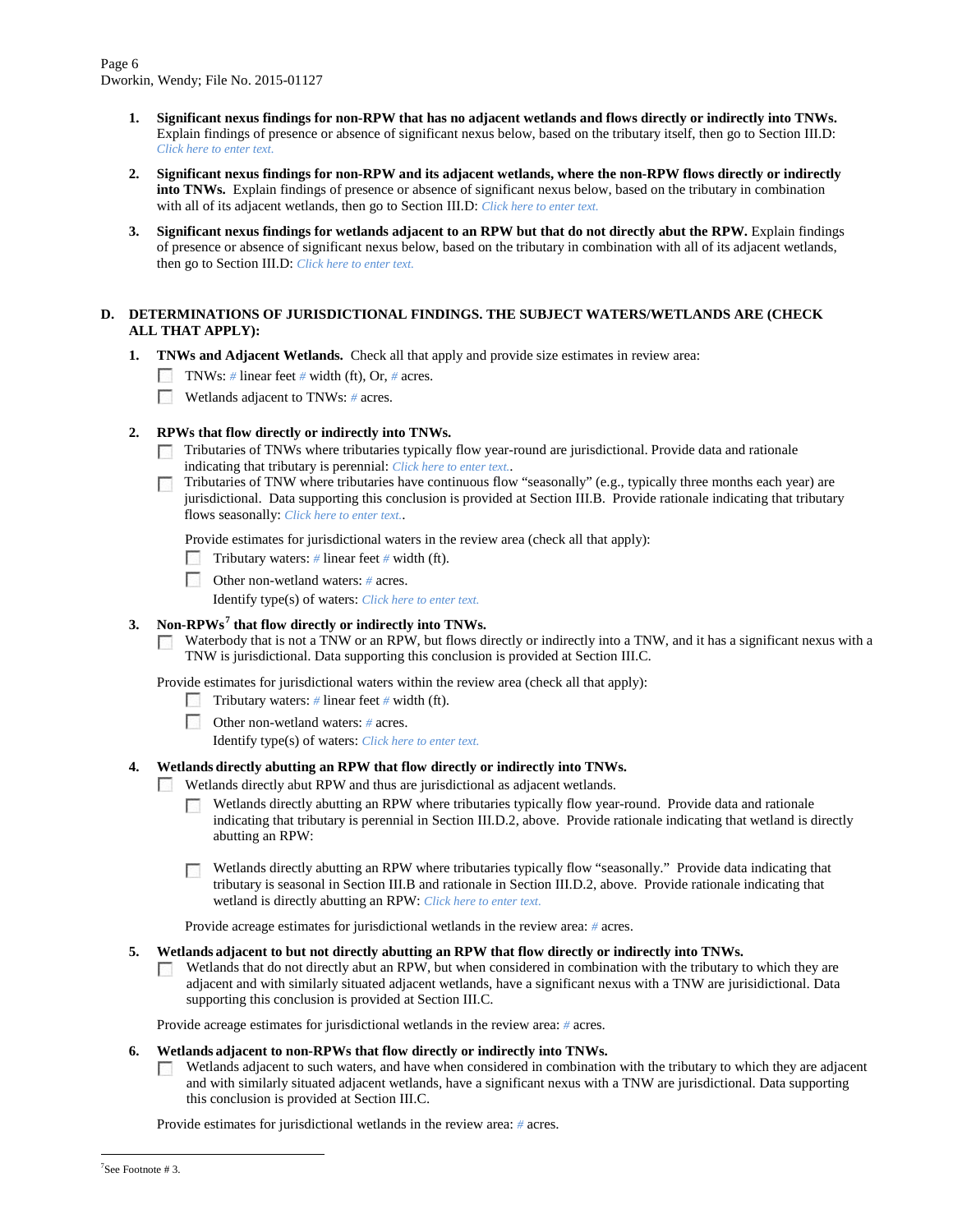## **7. Impoundments of jurisdictional waters. [8](#page-6-0)**

As a general rule, the impoundment of a jurisdictional tributary remains jurisdictional.

- Demonstrate that impoundment was created from "waters of the U.S.," or  $\mathcal{L}_{\mathrm{eff}}$
- п Demonstrate that water meets the criteria for one of the categories presented above (1-6), or
- Demonstrate that water is isolated with a nexus to commerce (see E below).

#### **E. ISOLATED [INTERSTATE OR INTRA-STATE] WATERS, INCLUDING ISOLATED WETLANDS, THE USE, DEGRADATION OR DESTRUCTION OF WHICH COULD AFFECT INTERSTATE COMMERCE, INCLUDING ANY SUCH WATERS (CHECK ALL THAT APPLY):[9](#page-6-1)**

- which are or could be used by interstate or foreign travelers for recreational or other purposes.  $\mathcal{L}_{\text{eff}}$
- **The Street** from which fish or shellfish are or could be taken and sold in interstate or foreign commerce.
- $\sim$ which are or could be used for industrial purposes by industries in interstate commerce.
- $\sim$ Interstate isolated waters.Explain: *Click here to enter text.*
- PST. Other factors.Explain: *Click here to enter text.*

#### **Identify water body and summarize rationale supporting determination:** *Click here to enter text.*

Provide estimates for jurisdictional waters in the review area (check all that apply):

- Tributary waters: *#* linear feet *#* width (ft). PSI.
- $\Box$ Other non-wetland waters: *#* acres.

Identify type(s) of waters: *Click here to enter text.*

Wetlands: *#* acres.  $\overline{a}$ 

п

#### **F. NON-JURISDICTIONAL WATERS, INCLUDING WETLANDS (CHECK ALL THAT APPLY):**

If potential wetlands were assessed within the review area, these areas did not meet the criteria in the 1987 Corps of Engineers Wetland Delineation Manual and/or appropriate Regional Supplements.

Review area included isolated waters with no substantial nexus to interstate (or foreign) commerce.

- Prior to the Jan 2001 Supreme Court decision in "*SWANCC*," the review area would have been regulated based solely on  $\overline{a}$ the "Migratory Bird Rule" (MBR).
- г Waters do not meet the "Significant Nexus" standard, where such a finding is required for jurisdiction. Explain:
- $\sim$ Other: (explain, if not covered above): *Click here to enter text.*

Provide acreage estimates for non-jurisdictional waters in the review area, where the sole potential basis of jurisdiction is the MBR factors (i.e., presence of migratory birds, presence of endangered species, use of water for irrigated agriculture), using best professional judgment (check all that apply):

- Non-wetland waters (i.e., rivers, streams): *#* linear feet *#* width (ft).  $\sim$
- Lakes/ponds: *#* acres.
- **Contract** Other non-wetland waters: *#* acres. List type of aquatic resource: *Click here to enter text.*.
- $\sim$ Wetlands: *#* acres.

Provide acreage estimates for non-jurisdictional waters in the review area that do not meet the "Significant Nexus" standard, where such a finding is required for jurisdiction (check all that apply):

- Non-wetland waters (i.e., rivers, streams): *#* linear feet *#* width (ft).
- Lakes/ponds: *#* acres.
- Other non-wetland waters: *#* acres. List type of aquatic resource: *Click here to enter text.*.
- Wetlands: *#* acres.

<span id="page-6-0"></span> $8<sup>8</sup>$  To complete the analysis refer to the key in Section III.D.6 of the Instructional Guidebook.

<span id="page-6-1"></span><sup>9</sup> Prior to asserting or declining CWA jurisdiction based solely on this category, Corps Districts will elevate the action to Corps and EPA HQ for review consistent with the process described in the Corps/EPA *Memorandum Regarding CWA Act Jurisdiction Following Rapanos.*